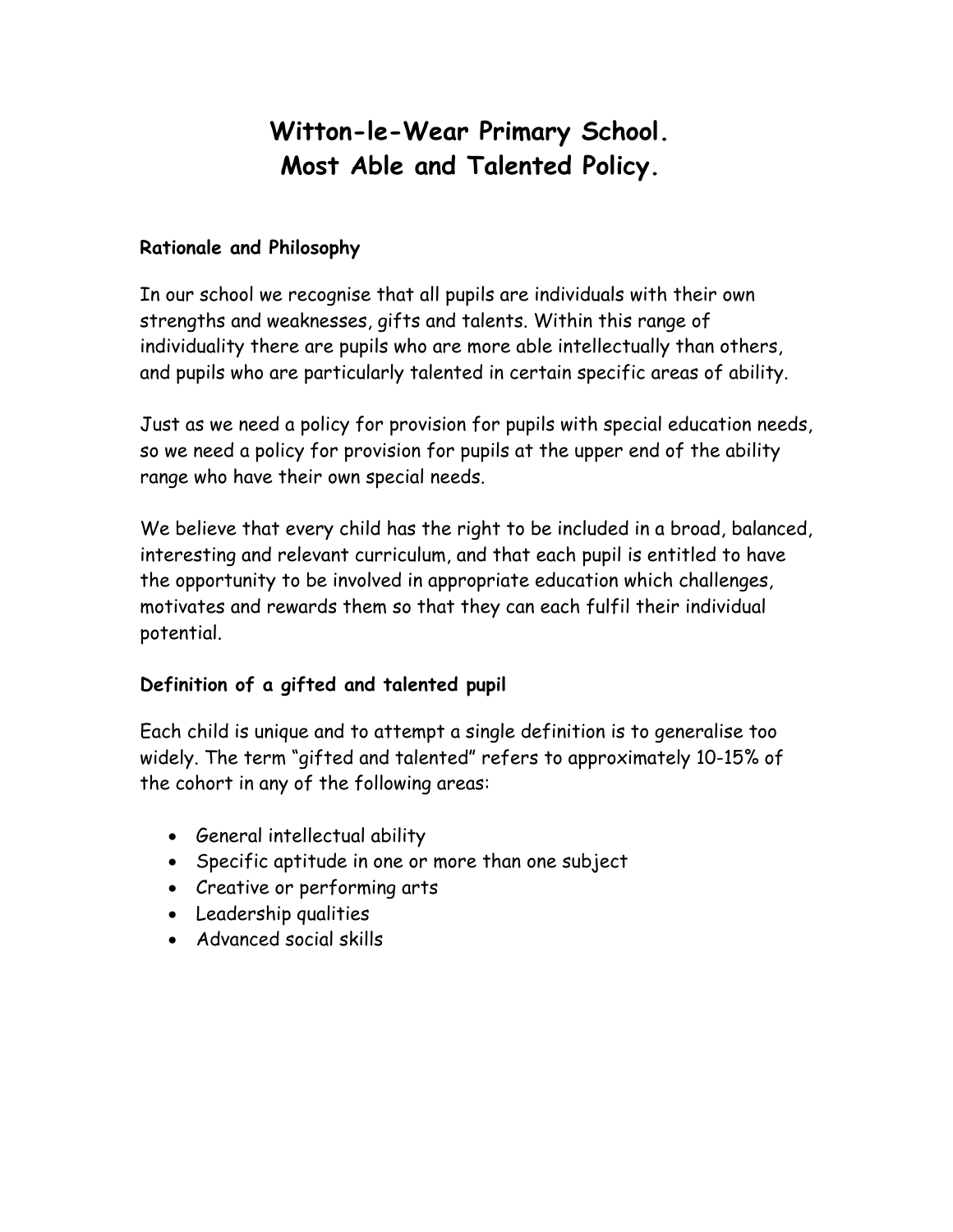# **Identification**

We identify these pupils so that we can provide effectively for them, and so that teachers can plan appropriate work and stimuli for them.

There is no single measurement with which to identify these pupils. In this school we use a combination of the following sources of information:

- Teacher observation and assessment
- Checklists of characteristics
- Testing, such as SATs
- Background knowledge from parents and past teachers
- Participation in internal and external clubs.

## **Aims:**

We aim to provide for these pupils:

- Entitlement to appropriate education for each individual
- The opportunity to work at higher cognitive levels
- The opportunity to develop specific skills or talents
- The opportunity to experience a broader, richer curriculum
- Support and care for the whole child both socially and intellectually

## **Monitoring**

Once identified, the pupils are entered in our register of gifted and talented pupils, which notes their particular abilities. This information is regularly reviewed and support strategies are planned for and put in place. Performance data is tracked and maintained for our More Able and Talented children.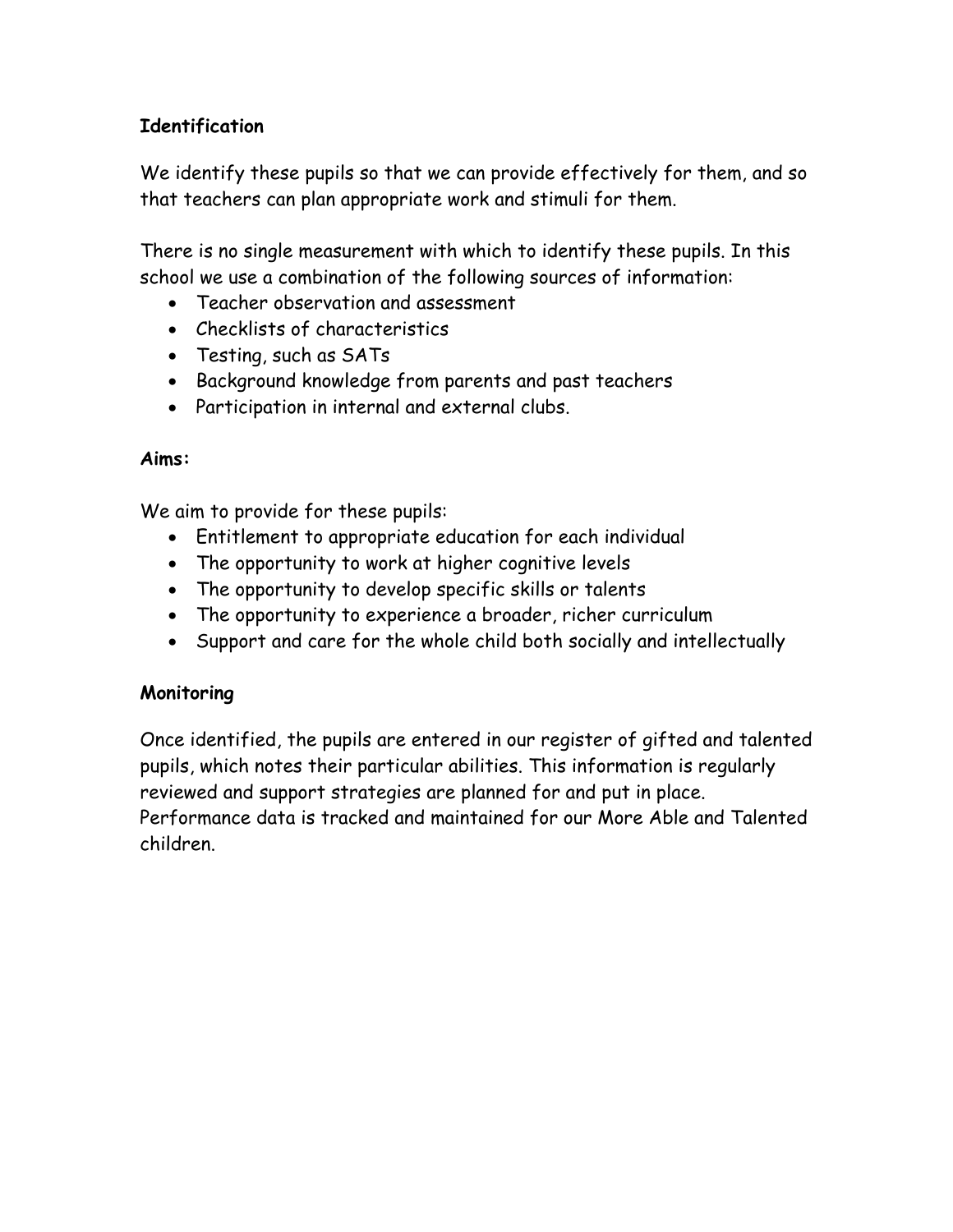## **Co-ordination.**

We have appointed a member of staff responsible for coordinating the work with gifted and talented pupils. Their role is to:

- Set up and maintain the register
- Monitor progress of those on the register
- Liaise with class teachers to support provision for gifted and talented pupils
- Research resources suitable for these pupils, and generally support staff in providing for gifted and talented pupils
- Develop a resource base if appropriate, as funds allow
- Keep themselves up to date in this field.

At the present time the MAT co-ordinator is the Head teacher, Mr.M. Stephenson. This role dovetails with the overall monitoring of teaching and learning, and the tracking of pupil progress which the Head teacher oversees throughout the school.

## **Provision**

The provision and support offered depends on the individual learning needs of the pupil. The following strategies will be applied as appropriate;

- Acceleration
- Setting by ability, so that gifted and talented pupils can from time to time, work together with others of similar ability; this will include working with older pupils where suitable – possible in other classes
- Working with pupils of the same chronological age when not set, so that they are part of a peer group
- Withdrawal for individual support when necessary
- Special provision for exceptionally able pupils for specific teaching and mentoring
- 'Signposting' the children and their parents to external providers for clubs / organisations who may help the children to further develop specific skills and talents in differing areas such as drama, languages, PE, etc.
- Teachers provide enrichment and extension opportunities for these pupils as part of their planned differentiation for the needs of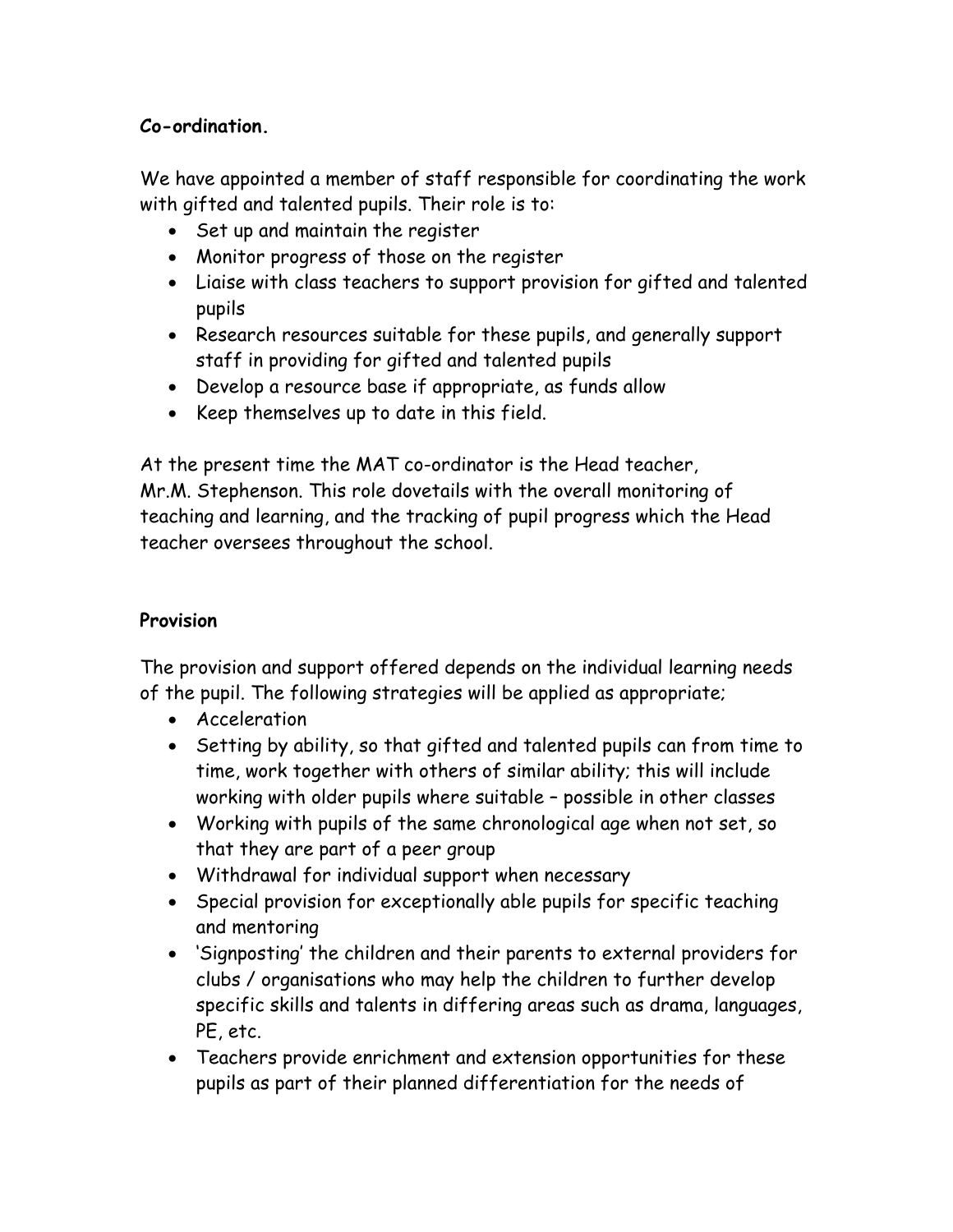individuals and groups. This applies also to homework tasks. More able and talented pupils are challenged within subject areas.

- The school offers a variety of clubs providing opportunities and experiences not available in the classroom. We also have effective partnerships with other local primary schools and secondary schools / academies. Through these partnerships the children are able to have access to clubs and providers who may be able to offer support and development for particular areas of talent.
- Authorised absences are agreed when children are out of school to take part in activities for which they are classified as being More Able and Talented.

Support for MAT children could be offered in the following ways, depending upon individual need:

- After school clubs.
- Booster classes.
- Creative problem solving sessions
- Support sessions for parents
- Cross phase / year group links
- Cultural topics / themes used.
- In partnership with other schools and external agencies.
- Inter-school games and activities.
- 'Sign posting' of local community groups/clubs to children and parents who could offer support within areas of specific strength, e.g. PE, drama, languages, music, etc.

## **Equality and Diversity.**

We strongly believe that all of our children, regardless of gender, social factors, religion, race or disability deserve educational opportunities which take account of their individual needs, interests and abilities in order for them to make as much progress as they can. This may be of an academic or social nature. Such opportunities are offered in a setting where all adults and children can work and learn in a safe, supportive and fun environment where individual talents are nurtured and valued.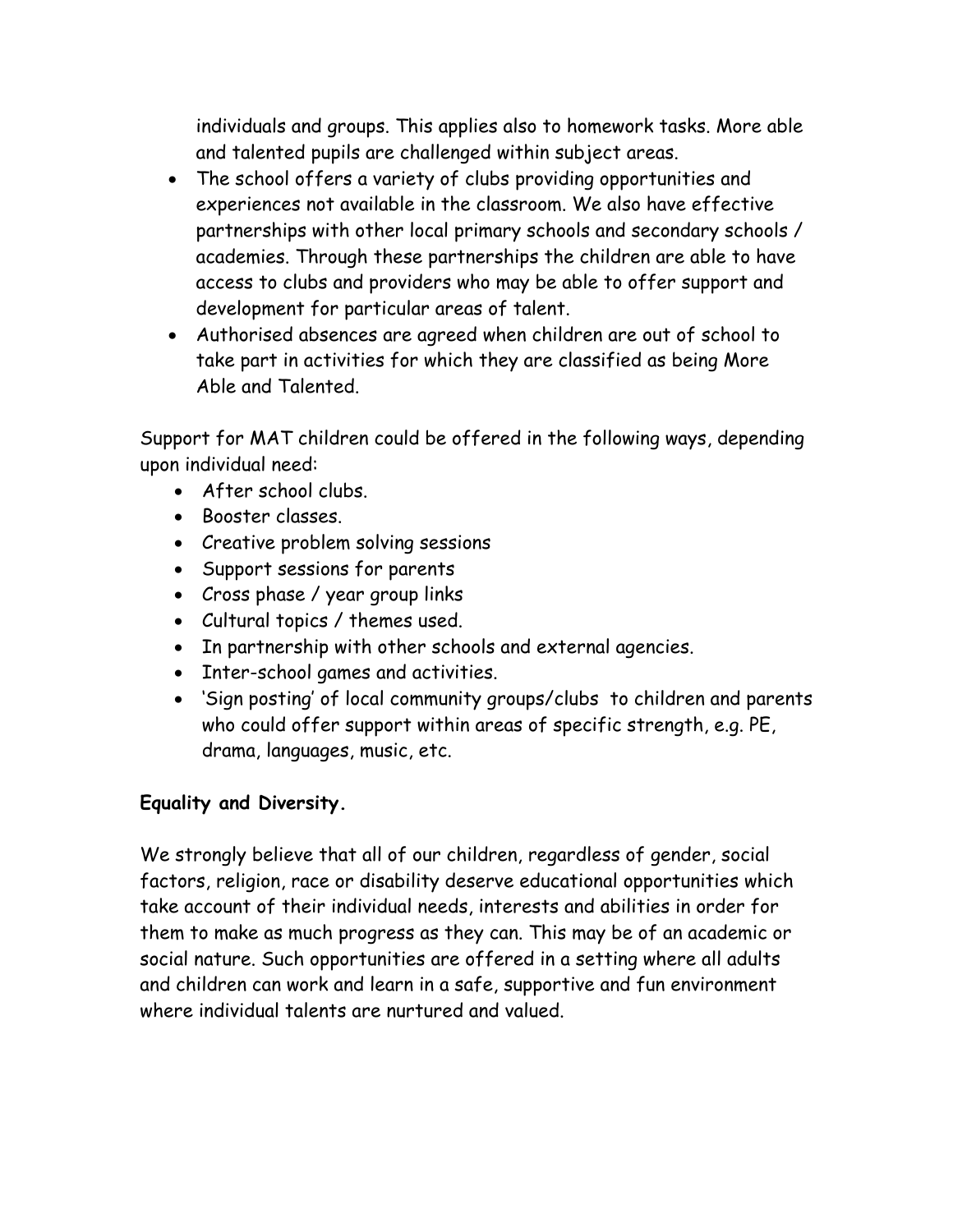## **Partnerships with parents.**

Our links with parents are very strong and we see this partnership as crucial in terms of developing the skills and talents of children. Liaison between parents and teachers to discuss the nature and quality of provision is positively encouraged in a wide variety of ways such as:

- Informal discussions as and when required on a day to day basis.
- Parents evenings.
- Home / school links using the Durham Learning Gateway ICT based learning platform.
- Family Learning courses which enable parents to work alongside and support their children in various curriculum areas.

## **Monitoring.**

- Provision is monitored as part of the whole school monitoring process and the policy will be reviewed as part of our structured review cycle. Much informal monitoring also takes place on a week by week and termly basis.
- Classroom teachers and support staff provide the co-ordinator with information as and when required.
- The co-ordinator collates information about the progress of pupils and the quality of provision and evaluates this alongside various other data and attainment information.

## **Evaluation.**

Provision will be evaluated in relation to:

- The quality of learning opportunities provided.
- The measurable outcomes as identified in the procedures for monitoring.
- Evaluation within the context of the SDP.